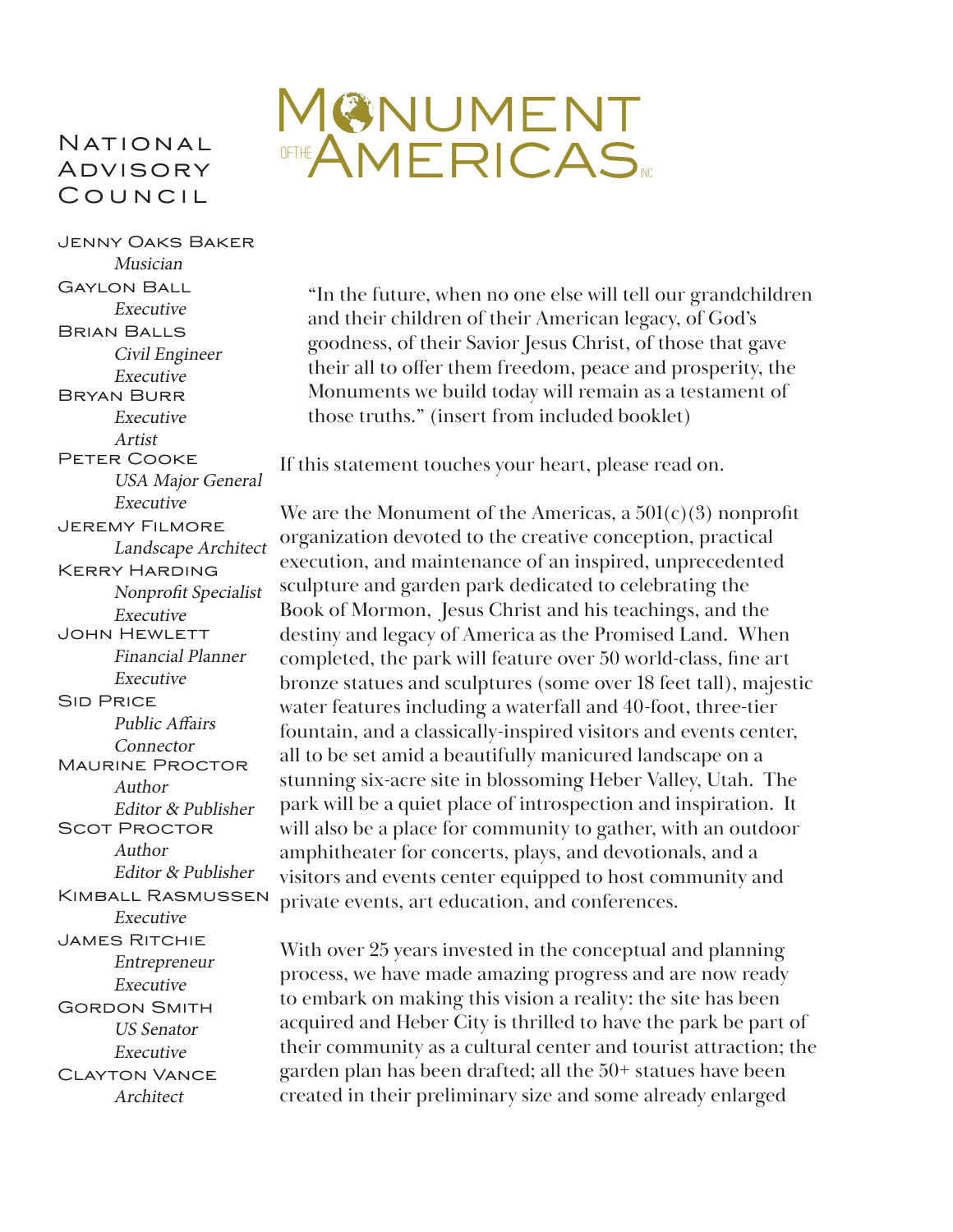to their final monument size (most to be life size or greater); and our list of sponsors and partners is growing exponentially. We are pleased to announce a significant financial gift from Senator Gordon H. Smith, which will be used to enlarge one of the central statues, "The Title of Liberty," of which we will be specifically highlighting in this package.

During this exciting time as we transition from conceptual design to construction of the park's various components, we are looking for committed financial partners to bring the remaining components of the master plan to fruition.

-Partners who believe in the destiny of the promised land, America, and seek her unity and continued liberty. -Partners who wish to declare the story and celebrate the message of the Book of Mormon in an unparalleled way. -Partners who want to pay tribute to our forebearers and all they painstakingly built for us.

- -Partners who love our Savior, Jesus Christ.
- -Partners who wish to leave behind a tangible expression of their faith and testimony for future generations.

If any of these core values align with yours, we humbly ask you to consider becoming a partner with us in building this worldclass, historical monument park.

We invite you to read the included booklet which showcases the before mentioned bronze statue, "The Title of Liberty," as well as further introduces our legacy garden park. This unforgettable piece is slated to be a focal point of the park, which, when completed will rise to a height of nearly 25 feet. **We are very happy to be gifting one of these inspiring bronze statues in it's tabletop size (40 inches tall by 36 inches wide), as a token of our valued partnership, to each of our Regency Level Patrons who donate \$50,000 or more.** We can also offer special opportunities to our most generous partners of having the faces of selected statues be given the likeness of yourself or a loved one as a visual testimony and legacy.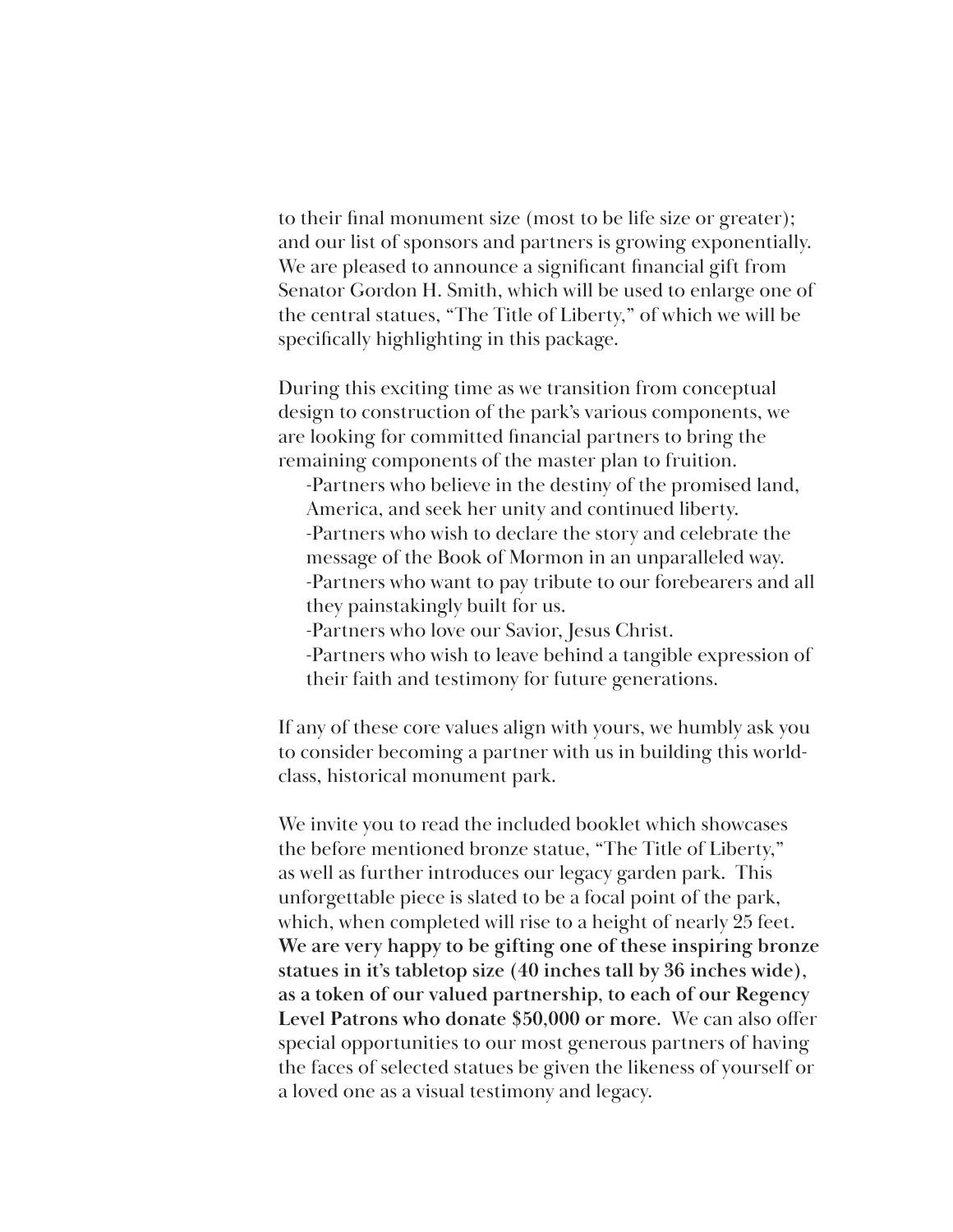We understand that this kind of partnership entails a personal relationship, and that trust and time are needed. We would like to begin building that relationship and trust with you to explore what level of participation might interest you. In addition to hosting more in depth small-group information sessions in your area, we would be happy to arrange personal, one on one meetings. Whatever information you might need from us to better understand this important project or the team of individuals behind it, please contact us so that we can begin this process.

We hope you will feel inspired to join with us in this historic legacy project, and we thank you in advance for your consideration.

Sincerely,

Monument of the Americas Team

Stan Kaydsleel

STEVEN L. NEAL, Creator and Founder steveneal@monumentoftheamericas.org 541 . 377 . 5191

TYLER MERRILL, Philanthropy Project Manager tmerrill@monumentoftheamericas.org 202 . 309 . 9824

Mindy Menill

MINDY MERRILL, Philanthropy Project Manager mmerrill@monumentoftheamericas.org 202 . 770 . 6594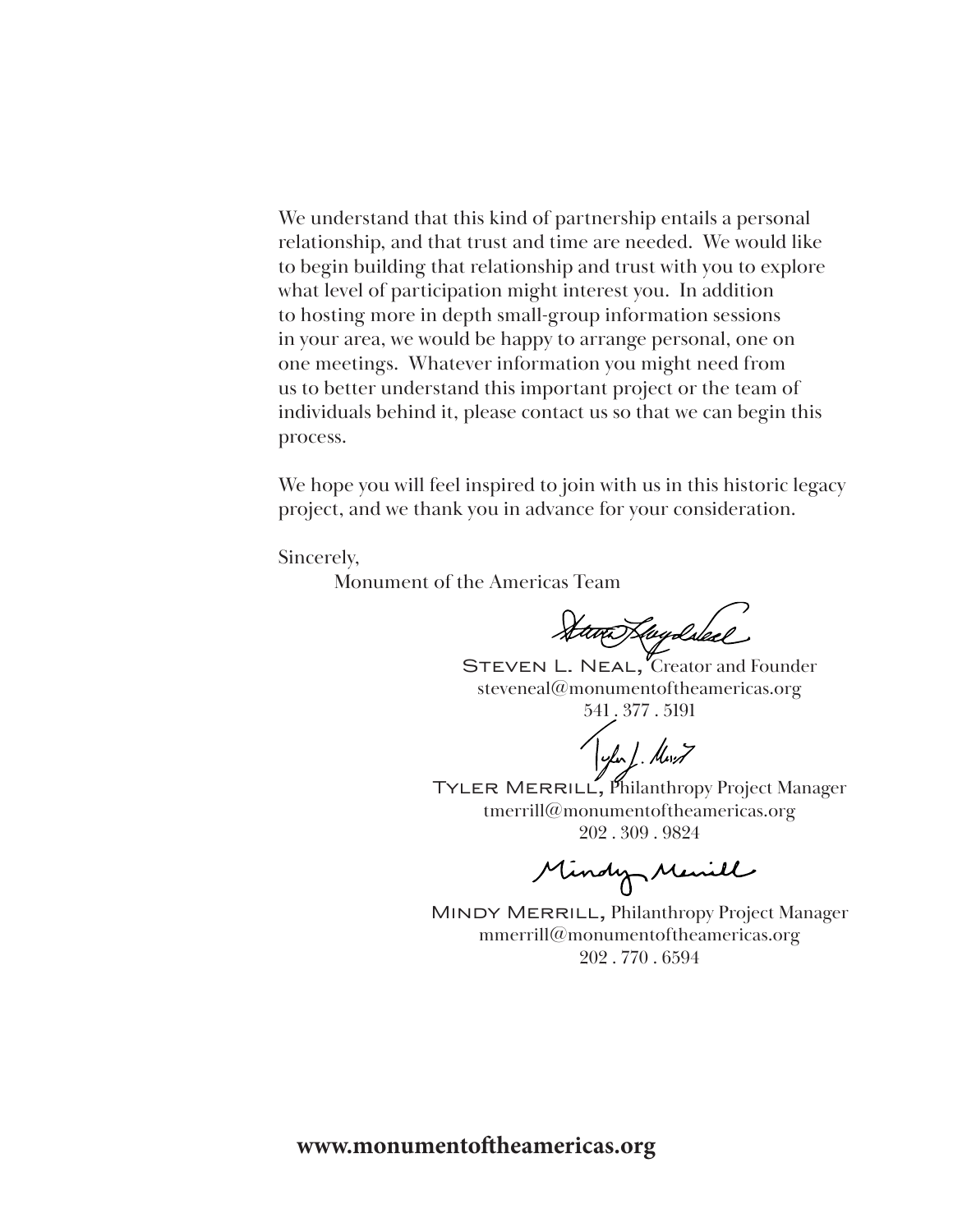# MONUMENT OFTHE AMERICAS

### Monument of the Americas Membership Levels

| <b>SUPPORTING MEMBER</b> | $$250+$ donation     |
|--------------------------|----------------------|
| <b>SUSTAINING MEMBER</b> | $$1,000+$ donation   |
| <b>AMBASSADOR MEMBER</b> | $$10,000+$ donation  |
| <b>REGENCY MEMBER</b>    | $$50,000+$ donation  |
| PRESIDENTIAL MEMBER      | $$100,000+$ donation |
| <b>FOUNDING MEMBER</b>   | $$250,000+$ donation |